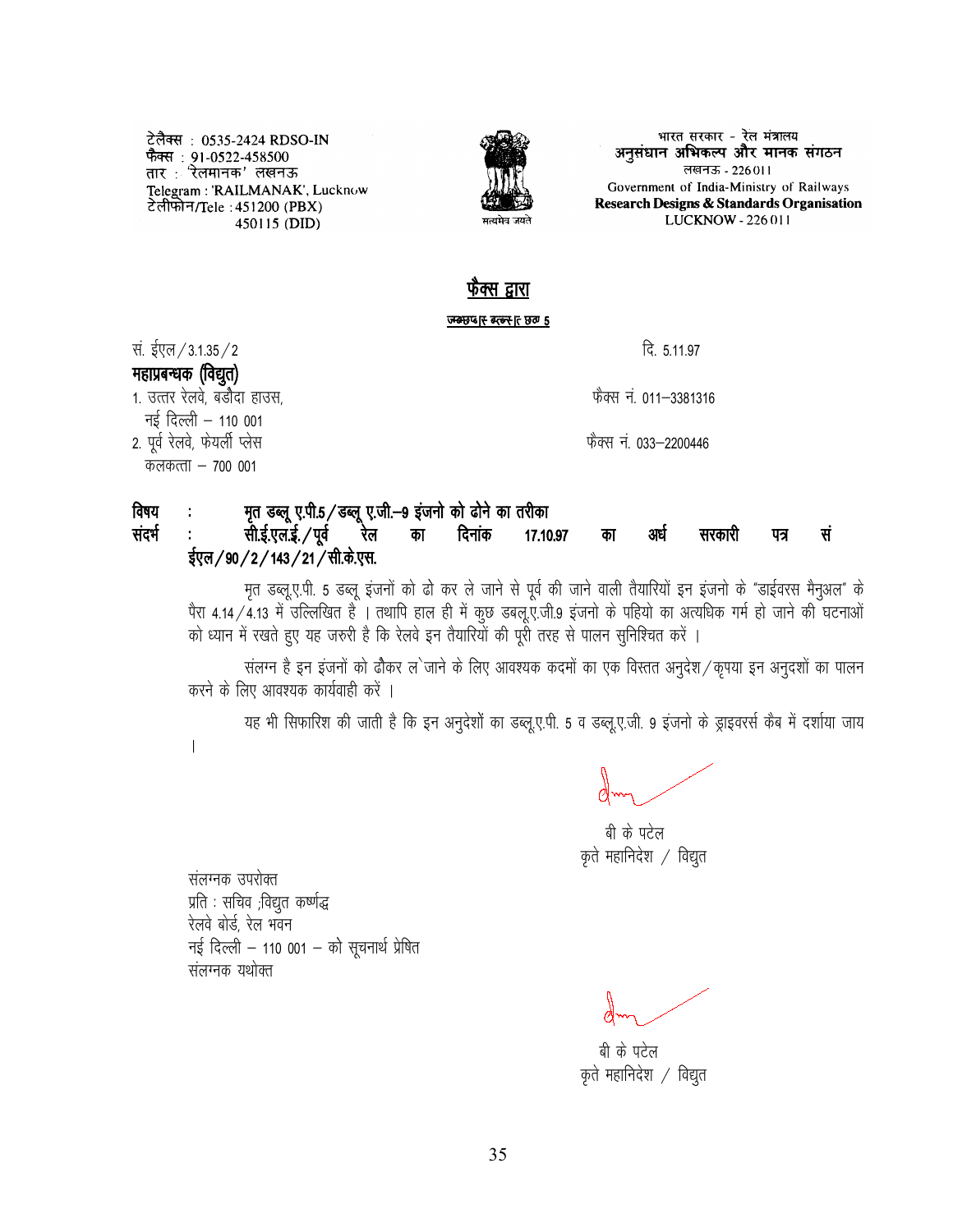## **PROCEDURE FOR MOVEMENT OF DEAD WAP 5 /WAG 9 LOCOMOTIVE**

- 1. Switch off BLDJ and lower the pantograph of the loco to be sent as dead. Isolate the pantographs through panto isolating cocks on pneumatic panel.
- 2. Switch off the CEL by first putting BL switch to'C' and then to "OFF". Switch off the 'Circuit Breaker Control Circuits Locomotive"(112.1) in SB2 panel.
- 3. Couple the dead loco with live loco in the rear mechanically (CBC).
- 4. Put Auto Brake controller (A-9) in Neutral' position in both cabs of the dead locomotive.
- 5. Put the direct brake controller (SA-9) in 'Release' position in both cabs of the dead locomotive.
- 6. Drain the main reservoirs and auxiliary reservoir of the dead locomotive completely. After draining out, Close the drain cocks of main reservior and auxiliary resevoir.
- 7. If loco brake in the dead locomotive have not got released, which can be verified by observing the BC pressure gauge, then release the same in the following steps.
	- (i) Manual handle of distributor valve at pneumatic panel should be operated manually to release control BC pressure.BC pressure shall automatically vent through D2 relay valve to release loco brakes.
	- (ii) In case residual BC pressure remains in brake cylinder line. the BC pressure should be released through bogie isolating cock of both bogies. Make bogie isolating cocks in 'Normal' position after releasing the BC pressure.
- 1. In the dead locomotive, ensure isolating cock positions in the pneumatic panel as follows (TOWED DEAD)

| Isolating cock <sup>1</sup> | 47      | 74                | 136               |              |
|-----------------------------|---------|-------------------|-------------------|--------------|
|                             | (DEAD)  | (EMERGENCY        | <b>(BRAKE)</b>    | (E-70 BRAKE) |
|                             | ENGINE) | <b>VIGILANCE)</b> | <b>FEED PIPE)</b> | PIPE)        |
| Position                    | OPEN    | CLOSED            | <b>CLOSED</b>     | CLOSED       |

9. Release the parking brake of the dead loco by manual operation of parking brake release handle on each of the four parking brake units. For manual brake release. first tum the release handle slighty clockwise and then pull till a sound of locking mechanism is heard. The parking brake units are fitted on the following wheels:

| $V\mathbf{D}^{\mathsf{T}}$ | <b>POSITION OFPARKING BRAKE U</b><br>WHEEL 3 |  |  |  |  |
|----------------------------|----------------------------------------------|--|--|--|--|
| WAP5                       |                                              |  |  |  |  |
| WA G9                      |                                              |  |  |  |  |